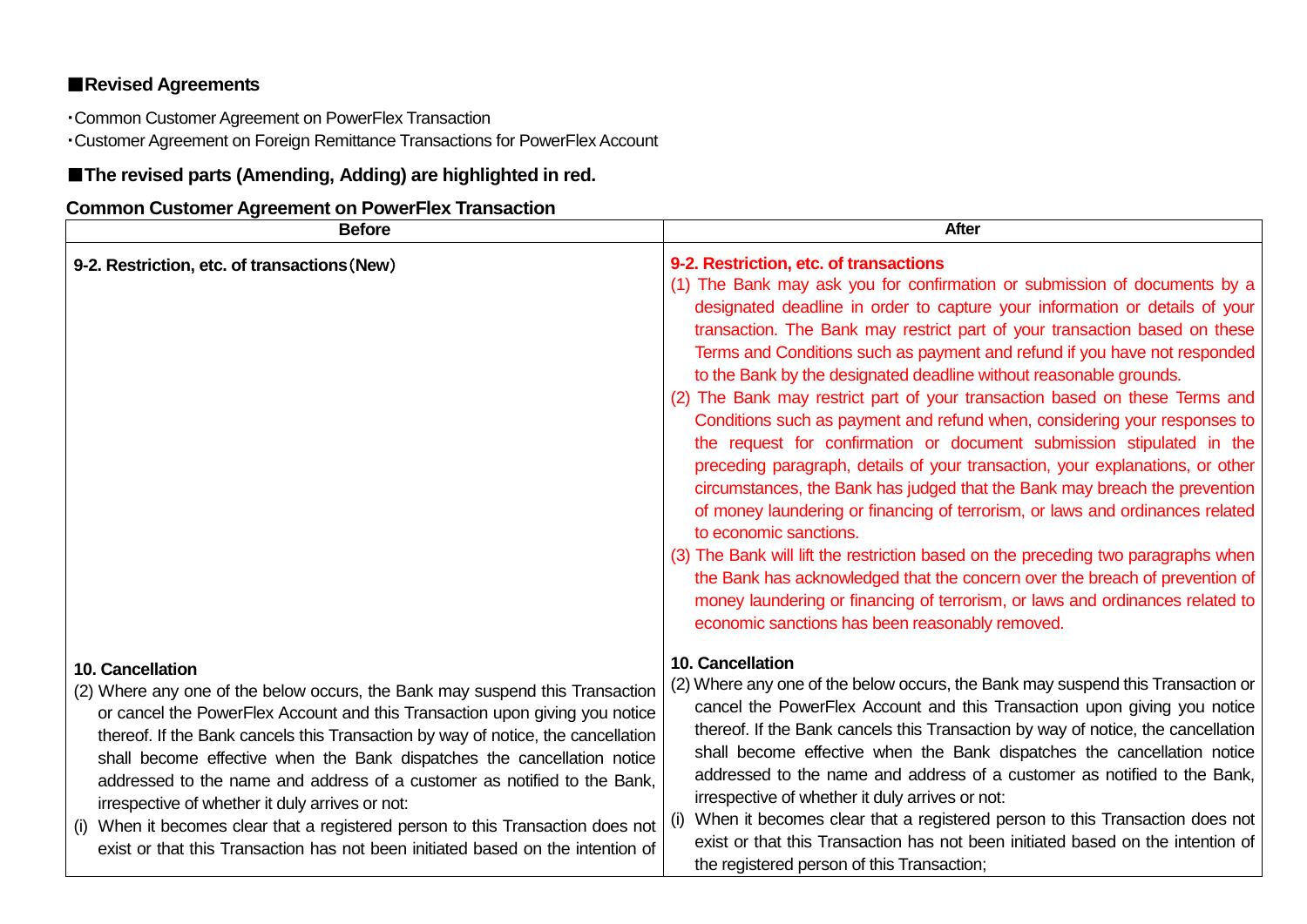| the registered person of this Transaction;                                         | (ii) When a customer of this Transaction breaches Paragraph (1) of Article 9        |
|------------------------------------------------------------------------------------|-------------------------------------------------------------------------------------|
| (ii) When a customer of this Transaction breaches Paragraph (1) of the             | (Prohibition of Assignment and Pledging);                                           |
| immediately preceding Article (Prohibition of Assignment and Pledging);            | (iii) When it is reasonably acknowledged that this deposit is or may be used for    |
| (iii) When it is decided that a trustful relationship between the Bank and a       | money laundering, financing of terrorism, or transactions breaching laws and        |
| customer has been damaged because the customer, despite the Bank's                 | ordinances related to economic sanctions;                                           |
| request, has not refrained from, transactions the frequency or style of which      | (iv) When it is decided that a trustful relationship between the Bank and a         |
| exceeds a socially reasonable extent and which are considered to be                | customer has been damaged because the customer, despite the Bank's                  |
| damaging to the banking services;                                                  | request, has not refrained from, transactions the frequency or style of which       |
| (iv) When it is decided that this Transaction has been used or is considered to be | exceeds a socially reasonable extent and which are considered to be                 |
| used for any activity contrary to laws, ordinances or regulations, and public      | damaging to the banking services;                                                   |
| policy;                                                                            | $(v)$ When it is decided that this Transaction has been used or is considered to be |
| (v) When the Bank has judged that this Transaction is or may be initiated for      | used for any activity contrary to laws, ordinances or regulations, and public       |
| business purposes; or                                                              | policy;                                                                             |
| (vi) When a customer who does not have a Japanese nationality has stayed           | (vi) When the Bank has judged that this Transaction is or may be initiated for      |
| longer than the expiry of the period of stay he/she submitted to the Bank.         | business purposes; or                                                               |
|                                                                                    | (vii) When a customer who does not have a Japanese nationality has stayed           |
|                                                                                    | longer than the expiry of the period of stay he/she submitted to the Bank.          |
|                                                                                    | (8) When an inheritance for the account holder of this Transaction has begun, the   |
| $(8)$ (New)                                                                        | Bank may suspend all or part of this Transaction until the procedures               |
|                                                                                    | designated by the Bank are completed.                                               |
|                                                                                    |                                                                                     |

## **Customer Agreement on Foreign Remittance Transactions for PowerFlex Account**

| <b>Before</b>                                                                | After                                                                        |
|------------------------------------------------------------------------------|------------------------------------------------------------------------------|
| <b>3. Requests for Remittances</b>                                           | <b>3. Requests for Remittances</b>                                           |
| (1) Requests for remittances shall be handled as follows:                    | (1) Requests for remittances shall be handled as follows:                    |
| (i) Requests for remittances shall only be received during business hours    | (i) Requests for remittances shall only be received during business hours    |
| prescribed by the Bank.                                                      | prescribed by the Bank.                                                      |
| (ii) When requesting a remittance, the applicant is required to submit the   | (ii) When requesting a remittance, the applicant is required to submit the   |
| Application for Remittance as prescribed by the Bank, correctly stating the  | Application for Remittance as prescribed by the Bank, correctly stating the  |
| information prescribed by the Bank such as the type of remittance, method of | information prescribed by the Bank such as the type of remittance, method of |
| payment, name of the branch or office of the Paying Bank, payee's name,      | payment, name of the branch or office of the Paying Bank, payee's name,      |
| account number or address and telephone number of the payee, amount of       | account number or address including country and telephone number of the      |
| remittance, and applicant's name; and placing the applicant's signature or   | payee, amount of remittance, and applicant's name; and placing the           |
| affixing the applicant's name and seal.                                      | applicant's signature or affixing the applicant's name and seal.             |